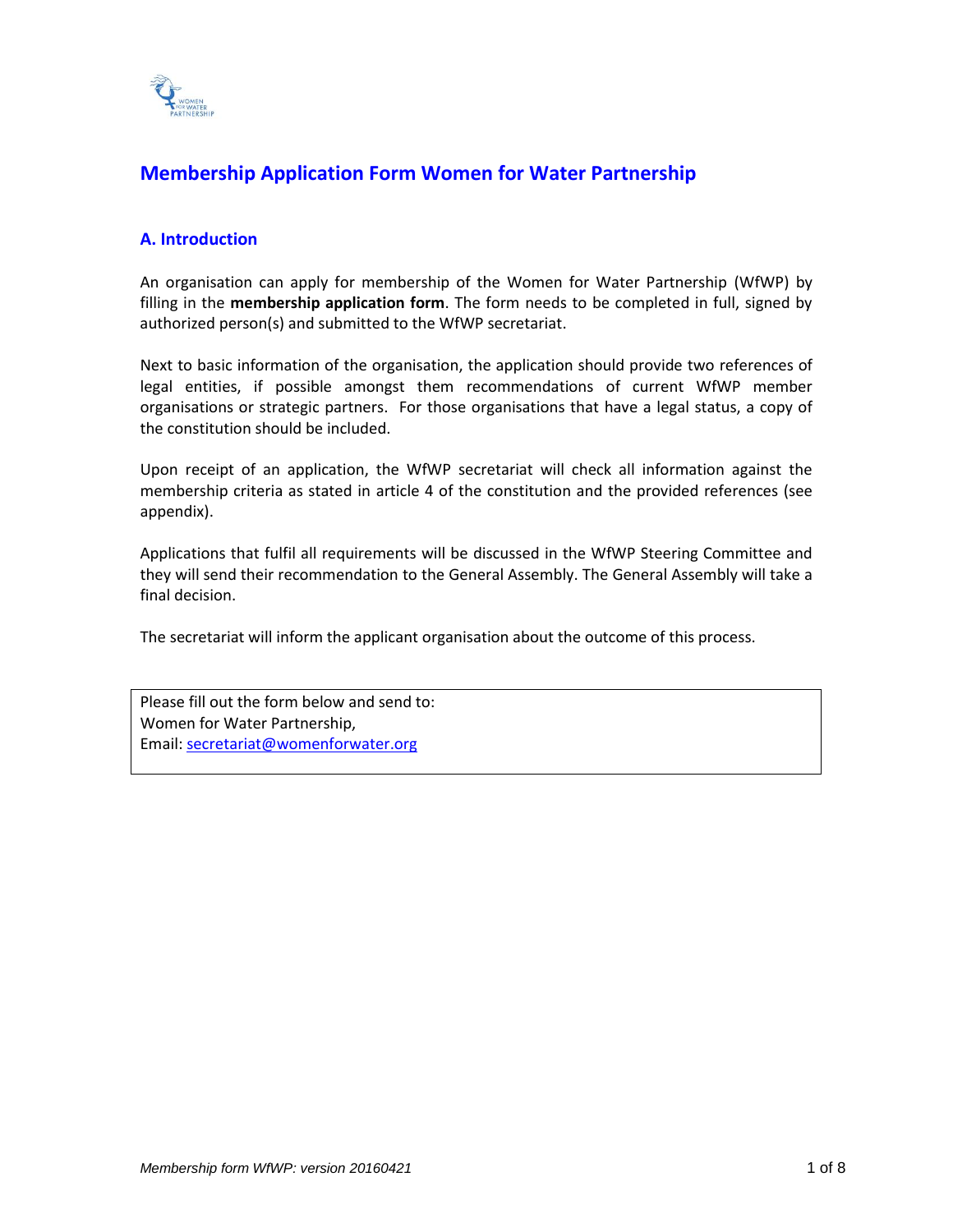

# **B. Contact information**

|                                |                  | Remarks                 |
|--------------------------------|------------------|-------------------------|
| Name of organisation (full     |                  |                         |
| name):                         |                  |                         |
| Acronym (where applicable):    |                  |                         |
| Legal status of the            | Foundation:      | If applicable: official |
| organisation: Please specify   | Association:     | registration nr.        |
|                                | Other:           |                         |
|                                | No legal status: | Where/ authority:       |
| Organisation founded in:       |                  |                         |
| (year)                         |                  |                         |
| <b>Official address:</b>       |                  |                         |
| Street:                        |                  |                         |
| City:                          |                  |                         |
| Zip/Postal code + State /      |                  |                         |
| Province:                      |                  |                         |
| Country:                       |                  |                         |
| Postal address:                |                  |                         |
| Zip / postal code of postal    |                  |                         |
| address:                       |                  |                         |
| First and last name of contact |                  |                         |
| person:                        |                  |                         |
| (as in passport)               |                  |                         |
| Position of contact person:    |                  |                         |
| Office telephone:              |                  |                         |
| Cell phone:                    |                  |                         |
| Skype:                         |                  |                         |
| E-mail address 1 (of           |                  |                         |
| organisation):                 |                  |                         |
| E-mail address 2 (of contact   |                  |                         |
| person):                       |                  |                         |
| Website:                       |                  |                         |
| <b>Business hours:</b>         |                  |                         |
| Working language:              |                  |                         |
|                                |                  |                         |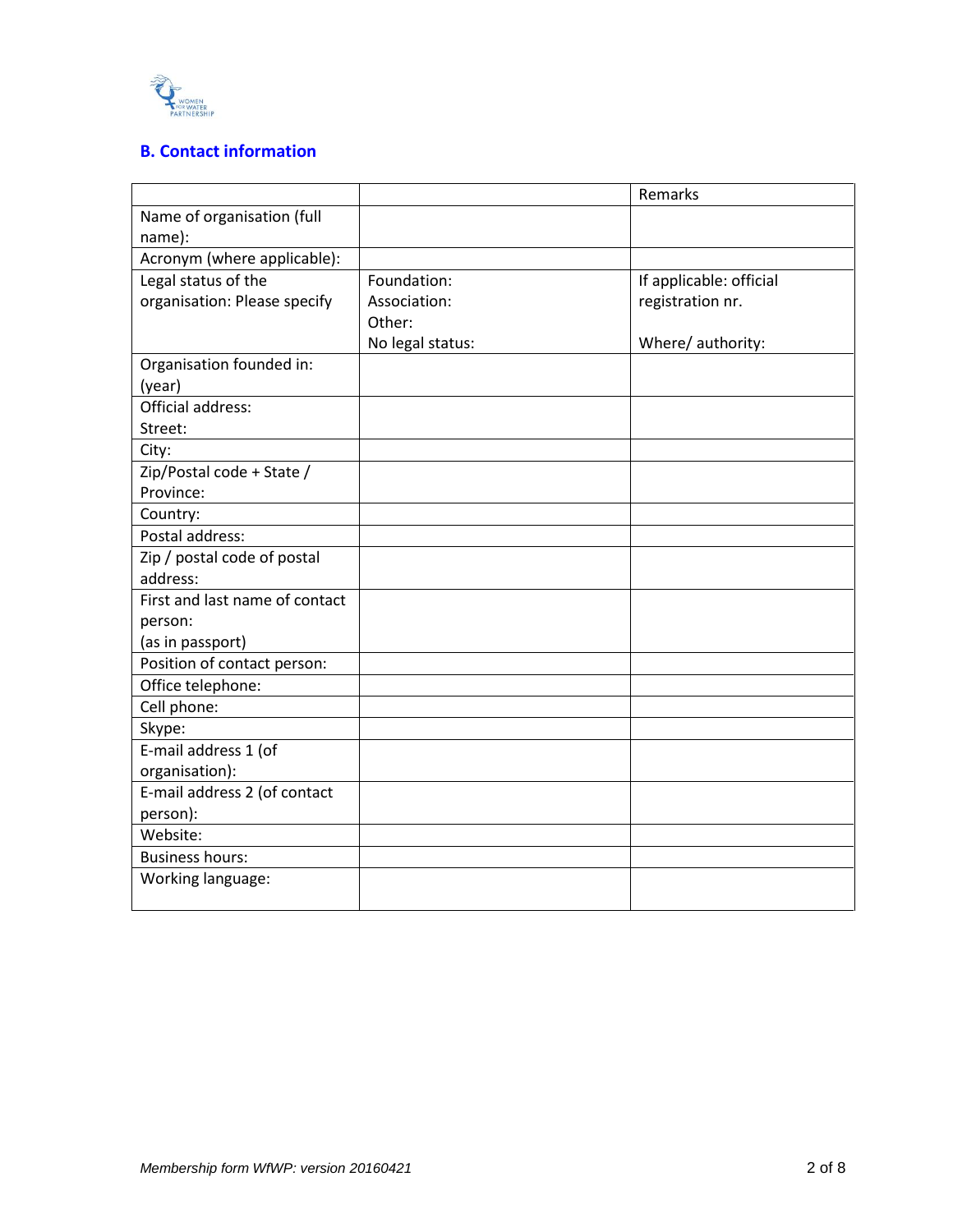

# **C. Description of the organisation**

#### **1 Kind of organisation**

*(You can choose more than one option and please add the required documentation to the application)* 

| Type                         | Yes/No | (Legal) document |
|------------------------------|--------|------------------|
| Women's organisation         |        |                  |
| NGO having a gender focus    |        |                  |
| Community based              |        |                  |
| organisation                 |        |                  |
| Association                  |        |                  |
| Foundation                   |        |                  |
| Social Enterprise            |        |                  |
| <b>Umbrella Organisation</b> |        |                  |
| Network Organisation or      |        |                  |
| Partnership                  |        |                  |
| Other                        |        |                  |

### **2 (Non-executive and executive) Board members**

| Name | Position | Male/Female   Email |  |
|------|----------|---------------------|--|
|      |          |                     |  |
|      |          |                     |  |
|      |          |                     |  |
|      |          |                     |  |
|      |          |                     |  |

## **3 Number of staff, active volunteers and/or members**

| <b>Type</b> | <b>Number</b> |
|-------------|---------------|
| Employees   |               |
| Freelancers |               |
| Volunteers  |               |
| Members     |               |
| Other       |               |

#### **4. Are you able to communicate (verbally and in writing) in English?**

**5. Describe the main goal(s) of your organisation:** 

## **6. Are you involved in any way in proselytising or in a political (party)?**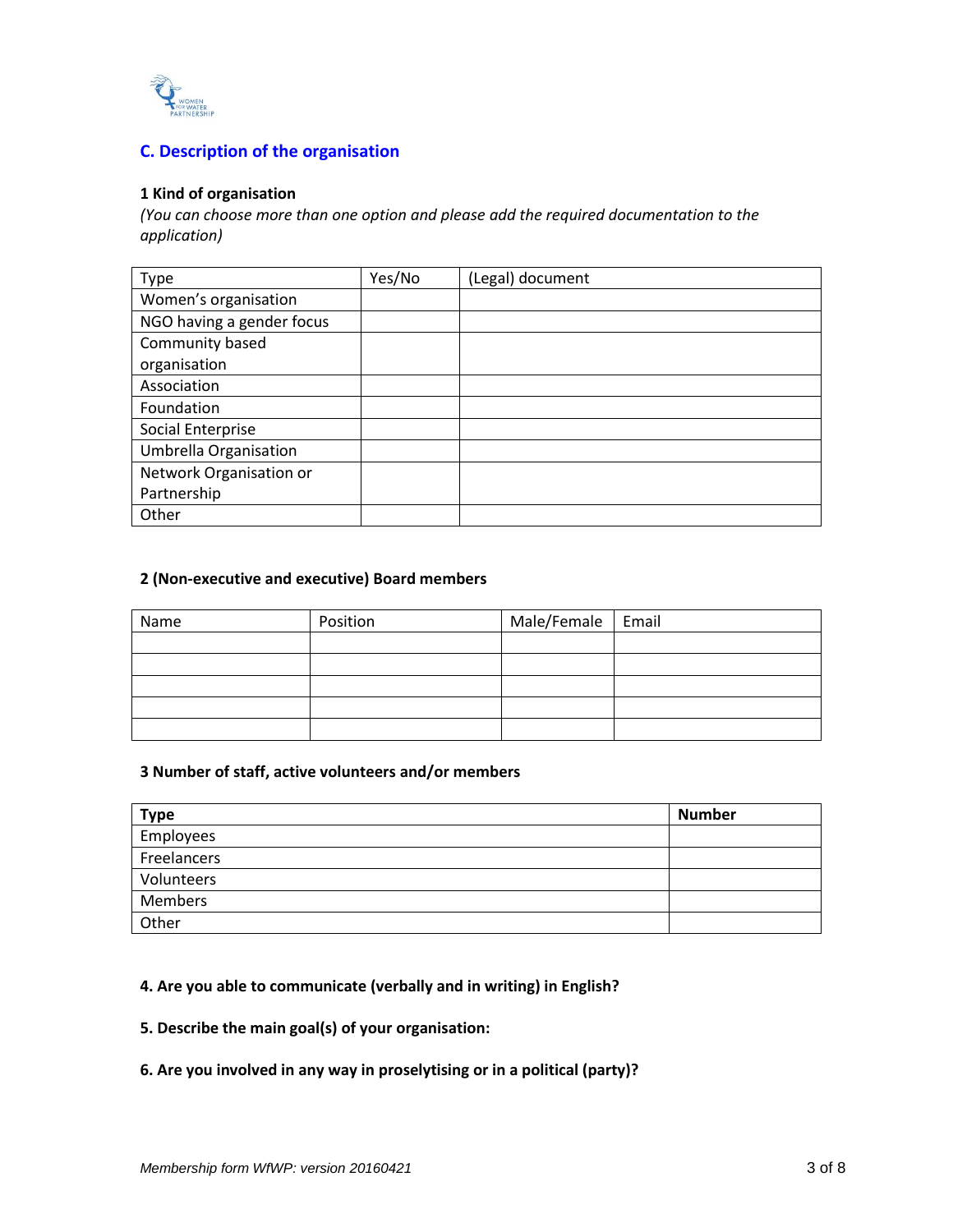

# **7. Focus of the organisation**

*(You can choose more than one option)* 

| <b>Target Sustainable Development Goals</b>                                                                                                                                                                                                                                                    | Yes/No/Partly |
|------------------------------------------------------------------------------------------------------------------------------------------------------------------------------------------------------------------------------------------------------------------------------------------------|---------------|
| SDG 6: Ensure availability and sustainable management of water and sanitation for all                                                                                                                                                                                                          |               |
| 6.1<br>By 2030, achieve universal and equitable access to safe and affordable drinking<br>water for all                                                                                                                                                                                        |               |
| 6.2                                                                                                                                                                                                                                                                                            |               |
| By 2030, achieve access to adequate and equitable sanitation and hygiene for<br>all and end open defecation, paying special attention to the needs of women<br>and girls and those in vulnerable situations                                                                                    |               |
| 6.3<br>By 2030, improve water quality by reducing pollution, eliminating dumping and<br>minimizing release of hazardous chemicals and materials, halving the<br>proportion of untreated wastewater and substantially increasing recycling and<br>safe reuse globally                           |               |
| 6.4<br>By 2030, substantially increase water-use efficiency across all sectors and<br>ensure sustainable withdrawals and supply of freshwater to address water<br>scarcity and substantially reduce the number of people suffering from water<br>scarcity                                      |               |
| 6.5                                                                                                                                                                                                                                                                                            |               |
| By 2030, implement integrated water resources management at all levels,<br>including through transboundary cooperation as appropriate                                                                                                                                                          |               |
| 6.6                                                                                                                                                                                                                                                                                            |               |
| By 2020, protect and restore water-related ecosystems, including mountains,<br>forests, wetlands, rivers, aquifers and lakes                                                                                                                                                                   |               |
| 6.a<br>By 2030, expand international cooperation and capacity-building support to<br>developing countries in water- and sanitation-related activities and<br>programmes, including water harvesting, desalination, water efficiency,<br>wastewater treatment, recycling and reuse technologies |               |
| 6.b<br>Support and strengthen the participation of local communities in improving<br>water and sanitation management                                                                                                                                                                           |               |
| SDG 5 Achieve gender equality and empower all women and girls                                                                                                                                                                                                                                  |               |
| 5.1                                                                                                                                                                                                                                                                                            |               |
| End all forms of discrimination against all women and girls everywhere                                                                                                                                                                                                                         |               |
| 5.2<br>Eliminate all forms of violence against all women and girls in the public and<br>private spheres, including trafficking and sexual and other types of exploitation                                                                                                                      |               |
| 5.3<br>Eliminate all harmful practices, such as child, early and forced marriage and<br>female genital mutilation                                                                                                                                                                              |               |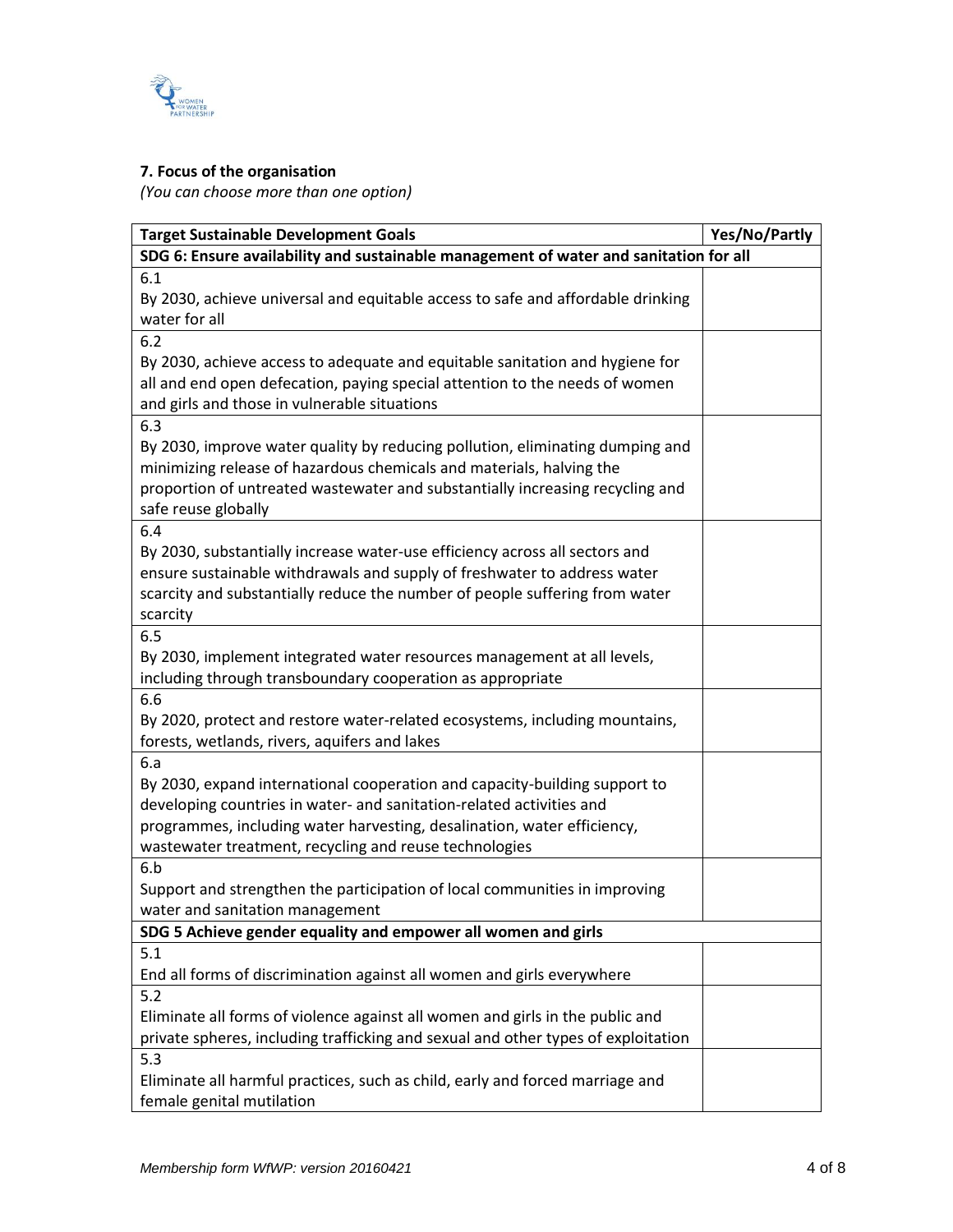

| 5.4                                                                                |  |
|------------------------------------------------------------------------------------|--|
| Recognize and value unpaid care and domestic work through the provision of         |  |
| public services, infrastructure and social protection policies and the promotion   |  |
| of shared responsibility within the household and the family as nationally         |  |
| appropriate                                                                        |  |
| 5.5                                                                                |  |
| Ensure women's full and effective participation and equal opportunities for        |  |
| leadership at all levels of decision-making in political, economic and public life |  |
| 5.6                                                                                |  |
| Ensure universal access to sexual and reproductive health and reproductive         |  |
| rights as agreed in accordance with the Programme of Action of the                 |  |
| International Conference on Population and Development and the Beijing             |  |
| Platform for Action and the outcome documents of their review conferences          |  |
| 5.a                                                                                |  |
| Undertake reforms to give women equal rights to economic resources, as well        |  |
| as access to ownership and control over land and other forms of property,          |  |
| financial services, inheritance and natural resources, in accordance with          |  |
| national laws                                                                      |  |
| 5.b                                                                                |  |
| Enhance the use of enabling technology, in particular information and              |  |
| communications technology, to promote the empowerment of women                     |  |
| 5.c                                                                                |  |
| Adopt and strengthen sound policies and enforceable legislation for the            |  |
| promotion of gender equality and the empowerment of all women and girls at         |  |
| all levels                                                                         |  |
| <b>Other SDGs</b>                                                                  |  |
|                                                                                    |  |
|                                                                                    |  |
|                                                                                    |  |

# **8. Level of your activities**

*(You can choose more than one option)* 

| Level                            | Yes/No |
|----------------------------------|--------|
| Village (one or a few villages)  |        |
| Town/city                        |        |
| District                         |        |
| Province                         |        |
| National                         |        |
| Regional (more than one country) |        |
| <b>River Basin Level</b>         |        |
| Global                           |        |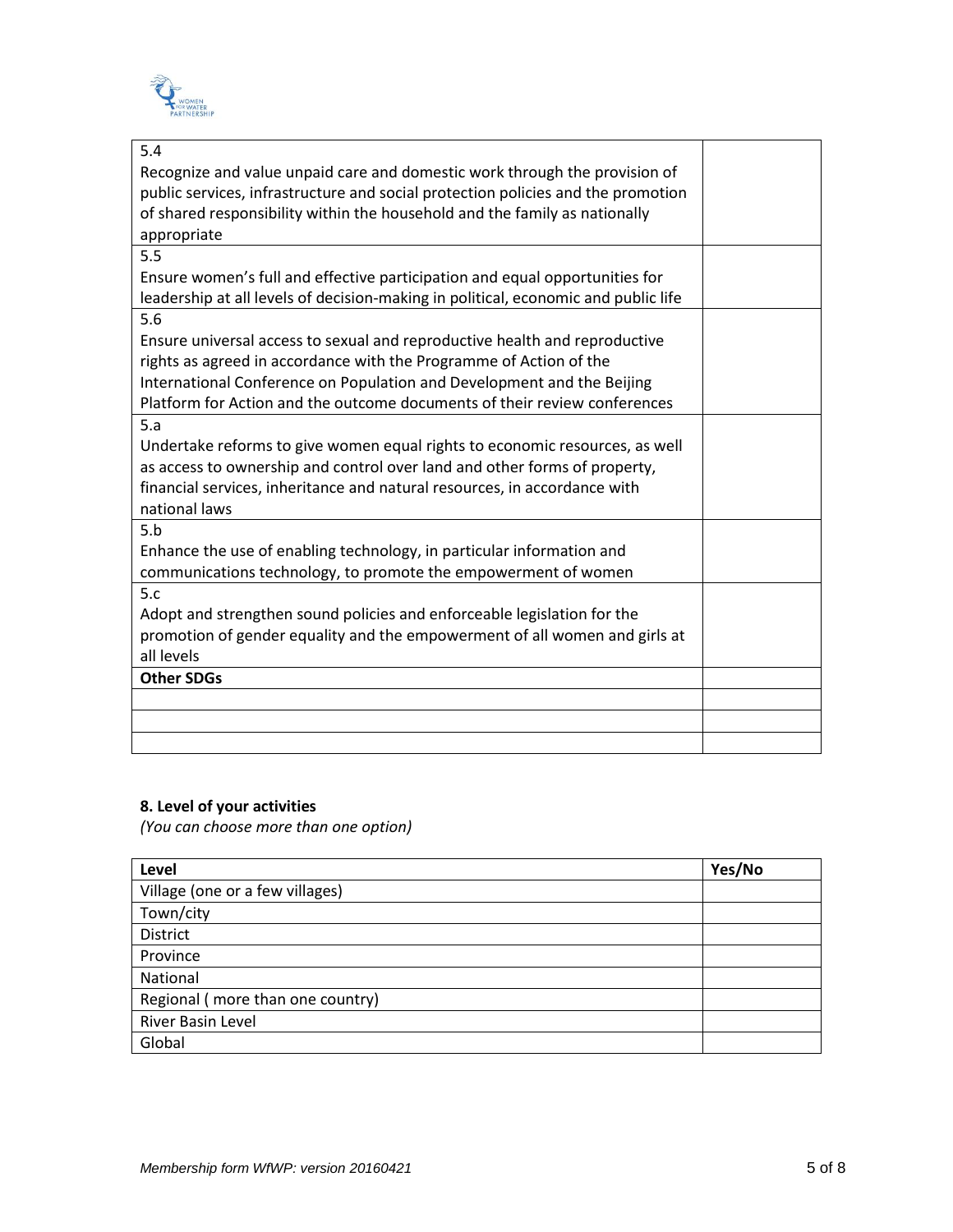

## **9. Recent / ongoing activities or projects of the organisation:**

(Maximum 3 – please attach copy of latest annual report)

### **10. Can you add a track record or a case? (Not older than 2 years)**

#### **11. What is your annual budget?**

#### **12. Who is funding you?**

| <b>Name organisation</b> | Period (from $-$ to)<br><b>Amount in Euro</b> |  |
|--------------------------|-----------------------------------------------|--|
|                          |                                               |  |
|                          |                                               |  |
|                          |                                               |  |
|                          |                                               |  |

# **13. Are you participating in any networks?** Yes/No

If yes, list which networks:

#### **14. How did you get into contact with Women for Water Partnership?**

#### **15. What are you contributing to the partnership?**

## **16. What are you expecting from the partnership?**

#### **17. Membership fee**

Women for water introduced a membership fee of 300 euro's in cash or 15 hours of work in kind (for example: writing articles, giving workshops, representing WfWP on a conference). What is your preference?

#### **18. References**

List at least two organisations/persons and if possible add a reference of a member or strategic partner already involved in Women for Water Partnership (For members and partners see: [www.womenforwater.org\)](http://www.womenforwater.org/):

| Name organisation | Person | Email | Phone |
|-------------------|--------|-------|-------|
|                   |        |       |       |
|                   |        |       |       |
|                   |        |       |       |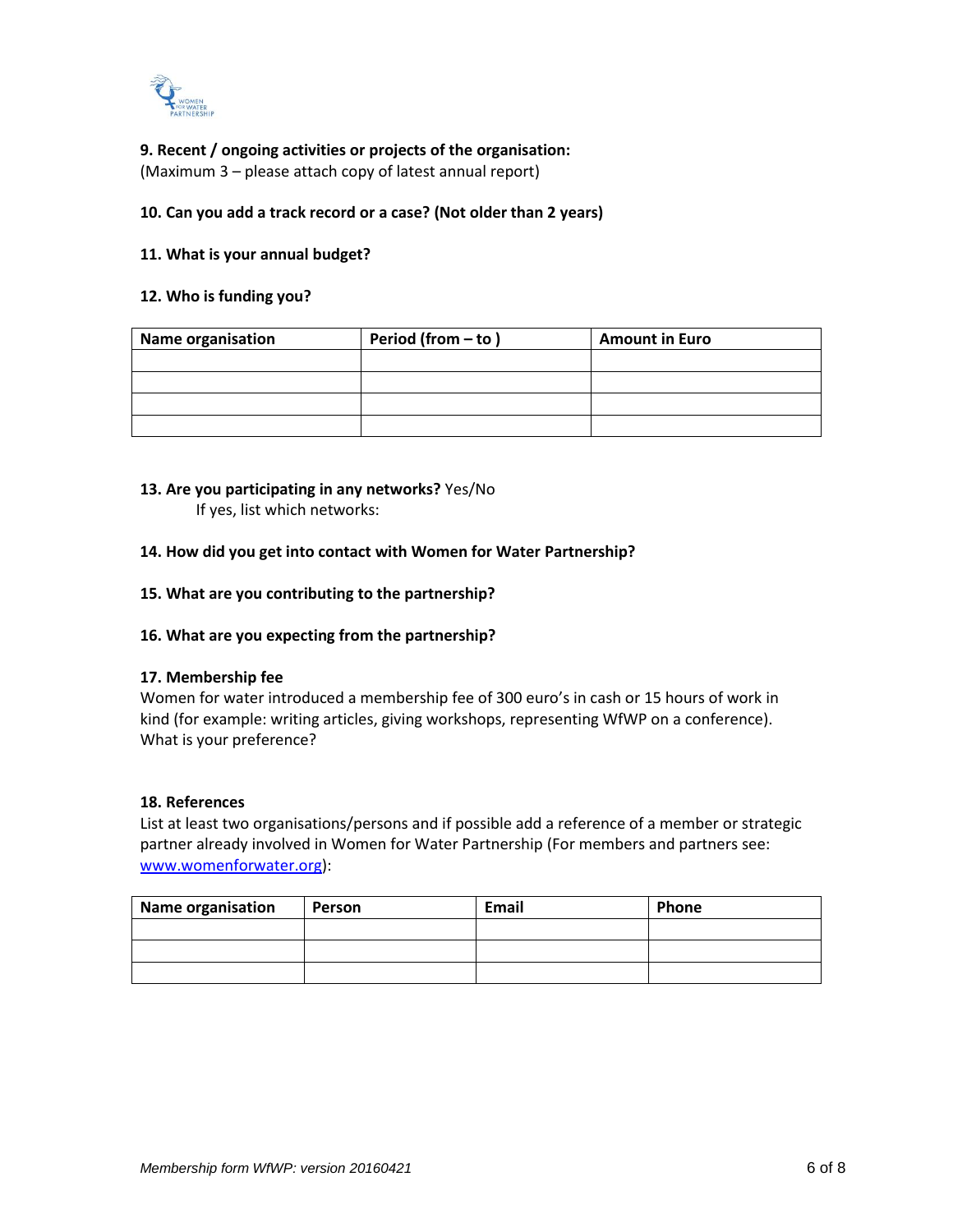

# **D. Declaration**

We herewith express our wish to become member of the Women for Water Partnership and declare:

- 1. To endorse the mission and objectives of WfWP;
- 2. In particularly, to apply a participatory and gender sensitive approach and aim at sustainable development with a focus on the implementation of Sustainable Development Goal 6 and 5; and
- 3. Have read and understood the WfWP membership criteria and obligations and are willing and able to comply with them.

Signature:

Date:

Place:

## **Please email to Women for Water Partnership[: secretariat@womenforwater.org](mailto:secretariat@womenforwater.org)**

## **Please add the following documents in English:**

- Legal registration of your organisation
- Constitution
- Recent annual report
- Track record or case
- Two references

The secretariat will send you a confirmation of receipt of your application and may ask you for additional information or clarification.

The secretariat will check if the organisation complies with the criteria as stated in the constitution (See appendix) and the IRR/by laws.